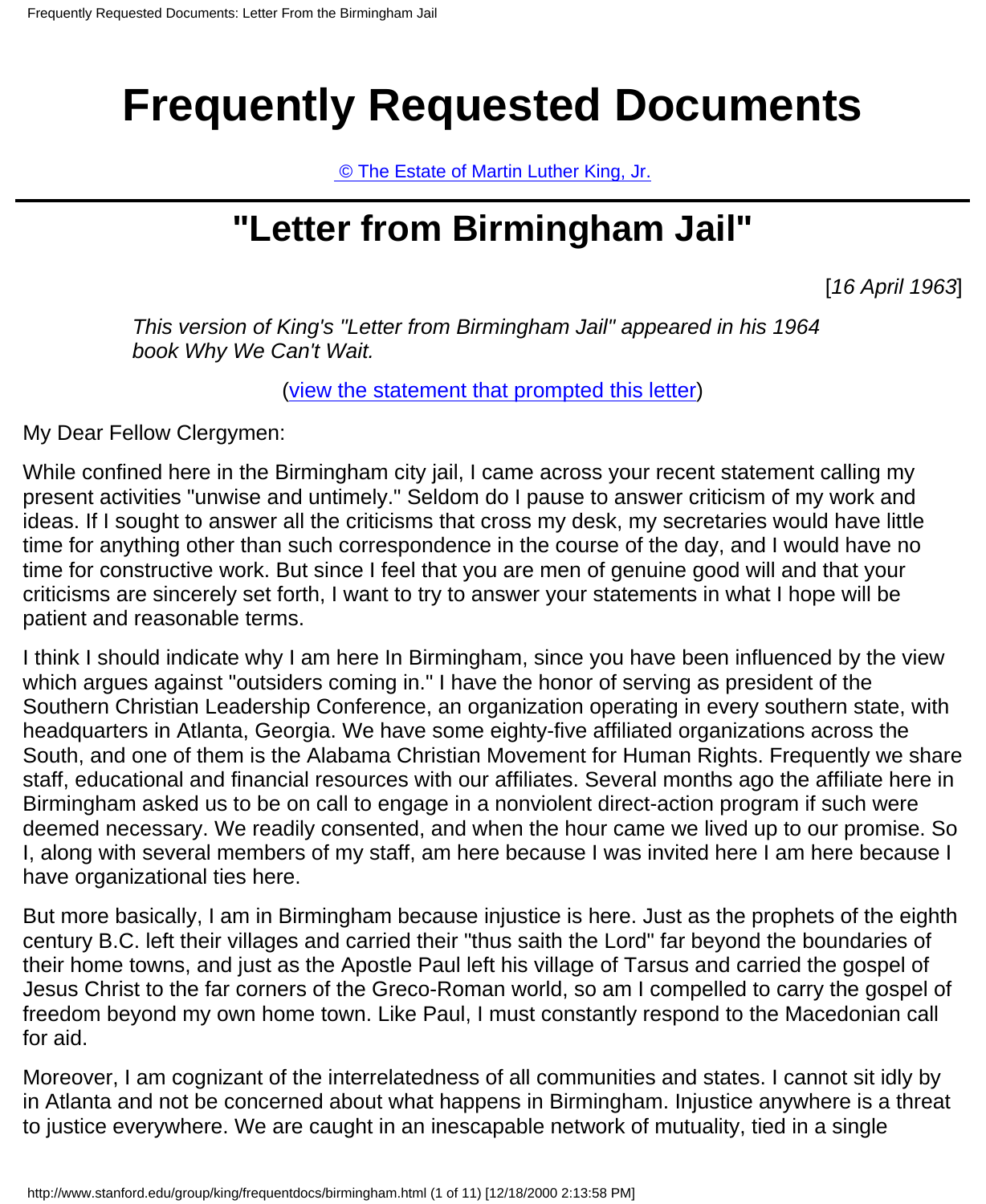Frequently Requested Documents: Letter From the Birmingham Jail

garment of destiny. Whatever affects one directly, affects all indirectly. Never again can we afford to live with the narrow, provincial "outside agitator" idea. Anyone who lives inside the United States can never be considered an outsider anywhere within its bounds.

You deplore the demonstrations taking place in Birmingham. But your statement, I am sorry to say, fails to express a similar concern for the conditions that brought about the demonstrations. I am sure that none of you would want to rest content with the superficial kind of social analysis that deals merely with effects and does not grapple with underlying causes. It is unfortunate that demonstrations are taking place in Birmingham, but it is even more unfortunate that the city's white power structure left the Negro community with no alternative.

In any nonviolent campaign there are four basic steps: collection of the facts to determine whether injustices exist; negotiation; self-purification; and direct action. We have gone through all these steps in Birmingham. There can be no gainsaying the fact that racial injustice engulfs this community. Birmingham is probably the most thoroughly segregated city in the United States. Its ugly record of brutality is widely known. Negroes have experienced grossly unjust treatment in the courts. There have been more unsolved bombings of Negro homes and churches in Birmingham than in any other city in the nation. These are the hard, brutal facts of the case. On the basis of these conditions, Negro leaders sought to negotiate with the city fathers. But the latter consistently refused to engage in good-faith negotiation.

Then, last September, came the opportunity to talk with leaders of Birmingham's economic community. In the course of the negotiations, certain promises were made by the merchants--for example, to remove the stores' humiliating racial signs. On the basis of these promises, the Reverend Fred Shuttlesworth and the leaders of the Alabama Christian Movement for Human Rights agreed to a moratorium on all demonstrations. As the weeks and months went by, we realized that we were the victims of a broken promise. A few signs, briefly removed, returned; the others remained.

As in so many past experiences, our hopes had been blasted, and the shadow of deep disappointment settled upon us. We had no alternative except to prepare for direct action, whereby we would present our very bodies as a means of laying our case before the conscience of the local and the national community. Mindful of the difficulties involved, we decided to undertake a process of self-purification. We began a series of workshops on nonviolence, and we repeatedly asked ourselves: "Are you able to accept blows without retaliating?" "Are you able to endure the ordeal of jail?" We decided to schedule our direct-action program for the Easter season, realizing that except for Christmas, this is the main shopping period of the year. Knowing that a strong economic withdrawal program would be the by-product of direct action, we felt that this would be the best time to bring pressure to bear on the merchants for the needed change.

Then it occurred to us that Birmingham's mayoralty election was coming up in March, and we speedily decided to postpone action until after election day. When we discovered that the Commissioner of Public Safety, Eugene "Bull" Connor, had piled up enough votes to be in the run-off, we decided again to postpone action until the day after the run-off so that the demonstrations could not be used to cloud the issues. Like many others, we waited to see Mr. Connor defeated, and to this end we endured postponement after postponement. Having aided in this community need, we felt that our direct-action program could be delayed no longer.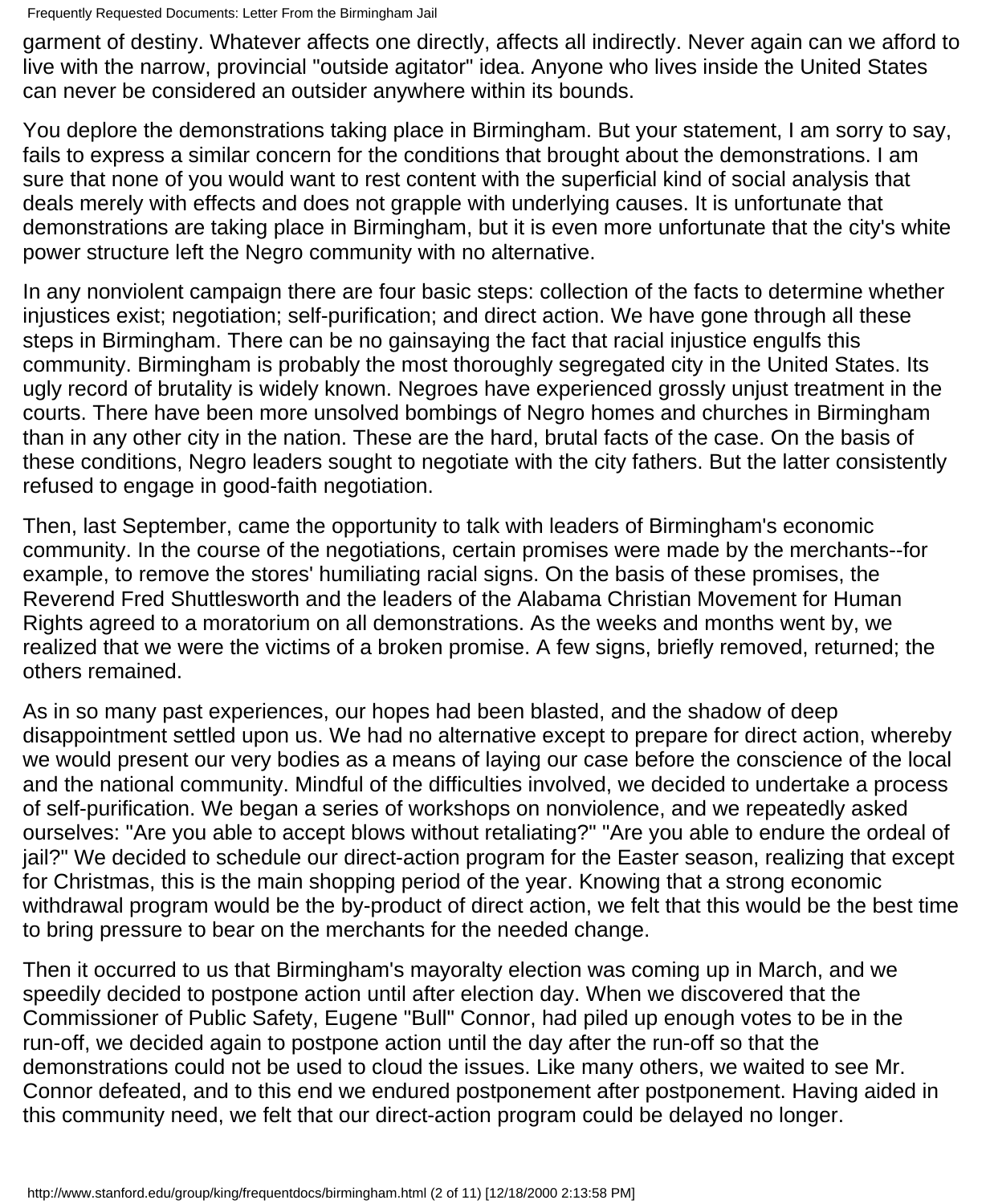You may well ask: "Why direct action? Why sit-ins, marches and so forth? Isn't negotiation a better path?" You are quite right in calling for negotiation. Indeed, this is the very purpose of direct action. Nonviolent direct action seeks to create such a crisis and foster such a tension that a community which has constantly refused to negotiate is forced to confront the issue. It seeks so to dramatize the issue that it can no longer be ignored. My citing the creation of tension as part of the work of the nonviolent-resister may sound rather shocking. But I must confess that I am not afraid of the word "tension." I have earnestly opposed violent tension, but there is a type of constructive, nonviolent tension which is necessary for growth. Just as Socrates felt that it was necessary to create a tension in the mind so that individuals could rise from the bondage of myths and half-truths to the unfettered realm of creative analysis and objective appraisal, so must we see the need for nonviolent gadflies to create the kind of tension in society that will help men rise from the dark depths of prejudice and racism to the majestic heights of understanding and brotherhood.

The purpose of our direct-action program is to create a situation so crisis-packed that it will inevitably open the door to negotiation. I therefore concur with you in your call for negotiation. Too long has our beloved Southland been bogged down in a tragic effort to live in monologue rather than dialogue.

One of the basic points in your statement is that the action that I and my associates have taken in Birmingham is untimely. Some have asked: "Why didn't you give the new city administration time to act?" The only answer that I can give to this query is that the new Birmingham administration must be prodded about as much as the outgoing one, before it will act. We are sadly mistaken if we feel that the election of Albert Boutwell as mayor will bring the millennium to Birmingham. While Mr. Boutwell is a much more gentle person than Mr. Connor, they are both segregationists, dedicated to maintenance of the status quo. I have hope that Mr. Boutwell will be reasonable enough to see the futility of massive resistance to desegregation. But he will not see this without pressure from devotees of civil rights. My friends, I must say to you that we have not made a single gain in civil rights without determined legal and nonviolent pressure. Lamentably, it is an historical fact that privileged groups seldom give up their privileges voluntarily. Individuals may see the moral light and voluntarily give up their unjust posture; but, as Reinhold Niebuhr has reminded us, groups tend to be more immoral than individuals.

We know through painful experience that freedom is never voluntarily given by the oppressor; it must be demanded by the oppressed. Frankly, I have yet to engage in a direct-action campaign that was "well timed" in the view of those who have not suffered unduly from the disease of segregation. For years now I have heard the word "Wait!" It rings in the ear of every Negro with piercing familiarity. This "Wait" has almost always meant "Never." We must come to see, with one of our distinguished jurists, that "justice too long delayed is justice denied."

We have waited for more than 340 years for our constitutional and God-given rights. The nations of Asia and Africa are moving with jetlike speed toward gaining political independence, but we still creep at horse-and-buggy pace toward gaining a cup of coffee at a lunch counter. Perhaps it is easy for those who have never felt the stinging darts of segregation to say, "Wait." But when you have seen vicious mobs lynch your mothers and fathers at will and drown your sisters and brothers at whim; when you have seen hate-filled policemen curse, kick and even kill your black brothers and sisters; when you see the vast majority of your twenty million Negro brothers smothering in an airtight cage of poverty in the midst of an affluent society; when you suddenly find your tongue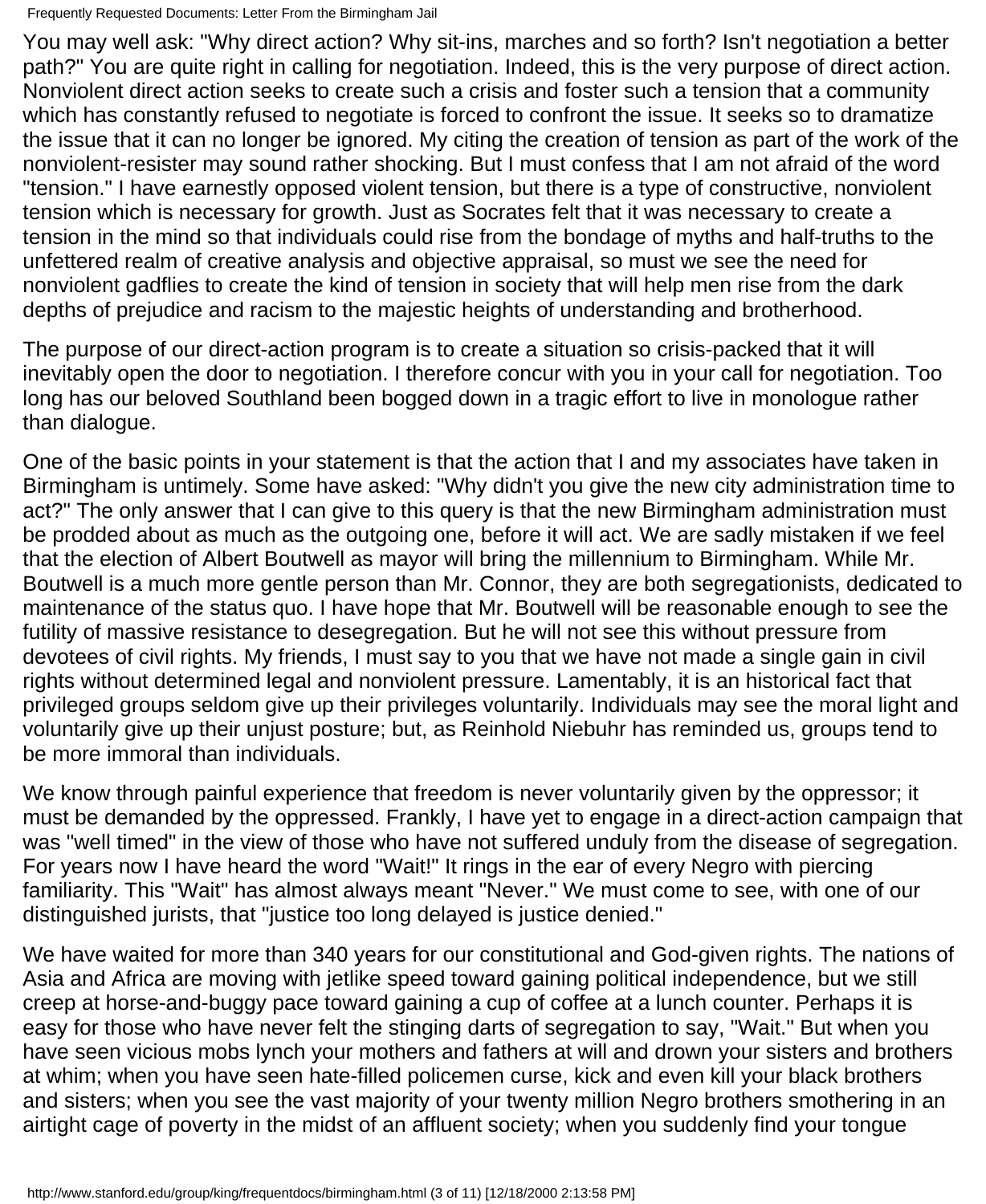twisted and your speech stammering as you seek to explain to your six-year-old daughter why she can't go to the public amusement park that has just been advertised on television, and see tears welling up in her eyes when she is told that Funtown is closed to colored children, and see ominous clouds of inferiority beginning to form in her little mental sky, and see her beginning to distort her personality by developing an unconscious bitterness toward white people; when you have to concoct an answer for a five-year-old son who is asking: "Daddy, why do white people treat colored people so mean?"; when you take a cross-county drive and find it necessary to sleep night after night in the uncomfortable corners of your automobile because no motel will accept you; when you are humiliated day in and day out by nagging signs reading "white" and "colored"; when your first name becomes "nigger," your middle name becomes "boy" (however old you are) and your last name becomes "John," and your wife and mother are never given the respected title "Mrs."; when you are harried by day and haunted by night by the fact that you are a Negro, living constantly at tiptoe stance, never quite knowing what to expect next, and are plagued with inner fears and outer resentments; when you are forever fighting a degenerating sense of "nobodiness"--then you will understand why we find it difficult to wait. There comes a time when the cup of endurance runs over, and men are no longer willing to be plunged into the abyss of despair. I hope, sirs, you can understand our legitimate and unavoidable impatience.

You express a great deal of anxiety over our willingness to break laws. This is certainly a legitimate concern. Since we so diligently urge people to obey the Supreme Court's decision of 1954 outlawing segregation in the public schools, at first glance it may seem rather paradoxical for us consciously to break laws. One may well ask: "How can you advocate breaking some laws and obeying others?" The answer lies in the fact that there are two types of laws: just and unjust. I would be the first to advocate obeying just laws. One has not only a legal but a moral responsibility to obey just laws. Conversely, one has a moral responsibility to disobey unjust laws. I would agree with St. Augustine that "an unjust law is no law at all."

Now, what is the difference between the two? How does one determine whether a law is just or unjust? A just law is a man-made code that squares with the moral law or the law of God. An unjust law is a code that is out of harmony with the moral law. To put it in the terms of St. Thomas Aquinas: An unjust law is a human law that is not rooted in eternal law and natural law. Any law that uplifts human personality is just. Any law that degrades human personality is unjust. All segregation statutes are unjust because segregation distorts the soul and damages the personality. It gives the segregator a false sense of superiority and the segregated a false sense of inferiority. Segregation, to use the terminology of the Jewish philosopher Martin Buber, substitutes an "I-it" relationship for an "I-thou" relationship and ends up relegating persons to the status of things. Hence segregation is not only politically, economically and sociologically unsound, it is morally wrong and sinful. Paul Tillich has said that sin is separation. Is not segregation an existential expression of man's tragic separation, his awful estrangement, his terrible sinfulness? Thus it is that I can urge men to obey the 1954 decision of the Supreme Court, for it is morally right; and I can urge them to disobey segregation ordinances, for they are morally wrong.

Let us consider a more concrete example of just and unjust laws. An unjust law is a code that a numerical or power majority group compels a minority group to obey but does not make binding on itself. This is *difference* made legal. By the same token, a just law is a code that a majority compels a minority to follow and that it is willing to follow itself. This is *sameness* made legal.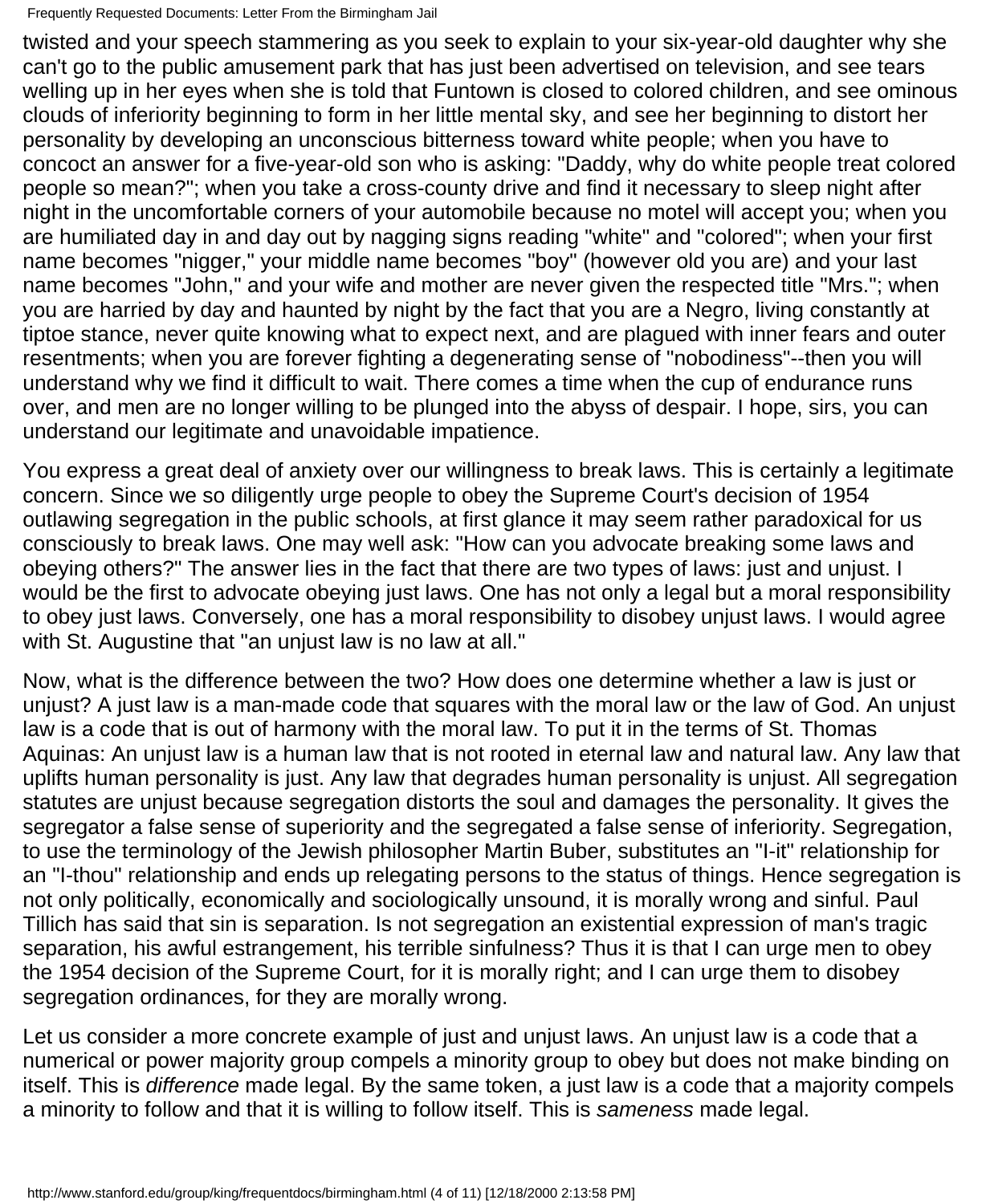Let me give another explanation. A law is unjust if it is inflicted on a minority that, as a result of being denied the right to vote, had no part in enacting or devising the law. Who can say that the legislature of Alabama which set up that state's segregation laws was democratically elected? Throughout Alabama all sorts of devious methods are used to prevent Negroes from becoming registered voters, and there are some counties in which, even though Negroes constitute a majority of the population, not a single Negro is registered. Can any law enacted under such circumstances be considered democratically structured?

Sometimes a law is just on its face and unjust in its application. For instance, I have been arrested on a charge of parading without a permit. Now, there is nothing wrong in having an ordinance which requires a permit for a parade. But such an ordinance becomes unjust when it is used to maintain segregation and to deny citizens the First-Amendment privilege of peaceful assembly and protest.

I hope you are able to see the distinction I am trying to point out. In no sense do I advocate evading or defying the law, as would the rabid segregationist. That would lead to anarchy. One who breaks an unjust law must do so openly, lovingly, and with a willingness to accept the penalty. I submit that an individual who breaks a law that conscience tells him is unjust, and who willingly accepts the penalty of imprisonment in order to arouse the conscience of the community over its injustice, is in reality expressing the highest respect for law.

Of course, there is nothing new about this kind of civil disobedience. It was evidenced sublimely in the refusal of Shadrach, Meshach and Abednego to obey the laws of Nebuchadnezzar, on the ground that a higher moral law was at stake. It was practiced superbly by the early Christians, who were willing to face hungry lions and the excruciating pain of chopping blocks rather than submit to certain unjust laws of the Roman Empire. To a degree, academic freedom is a reality today because Socrates practiced civil disobedience. In our own nation, the Boston Tea Party represented a massive act of civil disobedience.

We should never forget that everything Adolf Hitler did in Germany was "legal" and everything the Hungarian freedom fighters did in Hungary was "illegal." It was "illegal" to aid and comfort a Jew in Hitler's Germany. Even so, I am sure that, had I lived in Germany at the time, I would have aided and comforted my Jewish brothers. If today I lived in a Communist country where certain principles dear to the Christian faith are suppressed, I would openly advocate disobeying that country's antireligious laws.

I must make two honest confessions to you, my Christian and Jewish brothers. First, I must confess that over the past few years I have been gravely disappointed with the white moderate. I have almost reached the regrettable conclusion that the Negro's great stumbling block in his stride toward freedom is not the White Citizen's Counciler or the Ku Klux Klanner, but the white moderate, who is more devoted to "order" than to justice; who prefers a negative peace which is the absence of tension to a positive peace which is the presence of justice; who constantly says: "I agree with you in the goal you seek, but I cannot agree with your methods of direct action"; who paternalistically believes he can set the timetable for another man's freedom; who lives by a mythical concept of time and who constantly advises the Negro to wait for a "more convenient season." Shallow understanding from people of good will is more frustrating than absolute misunderstanding from people of ill will. Lukewarm acceptance is much more bewildering than outright rejection.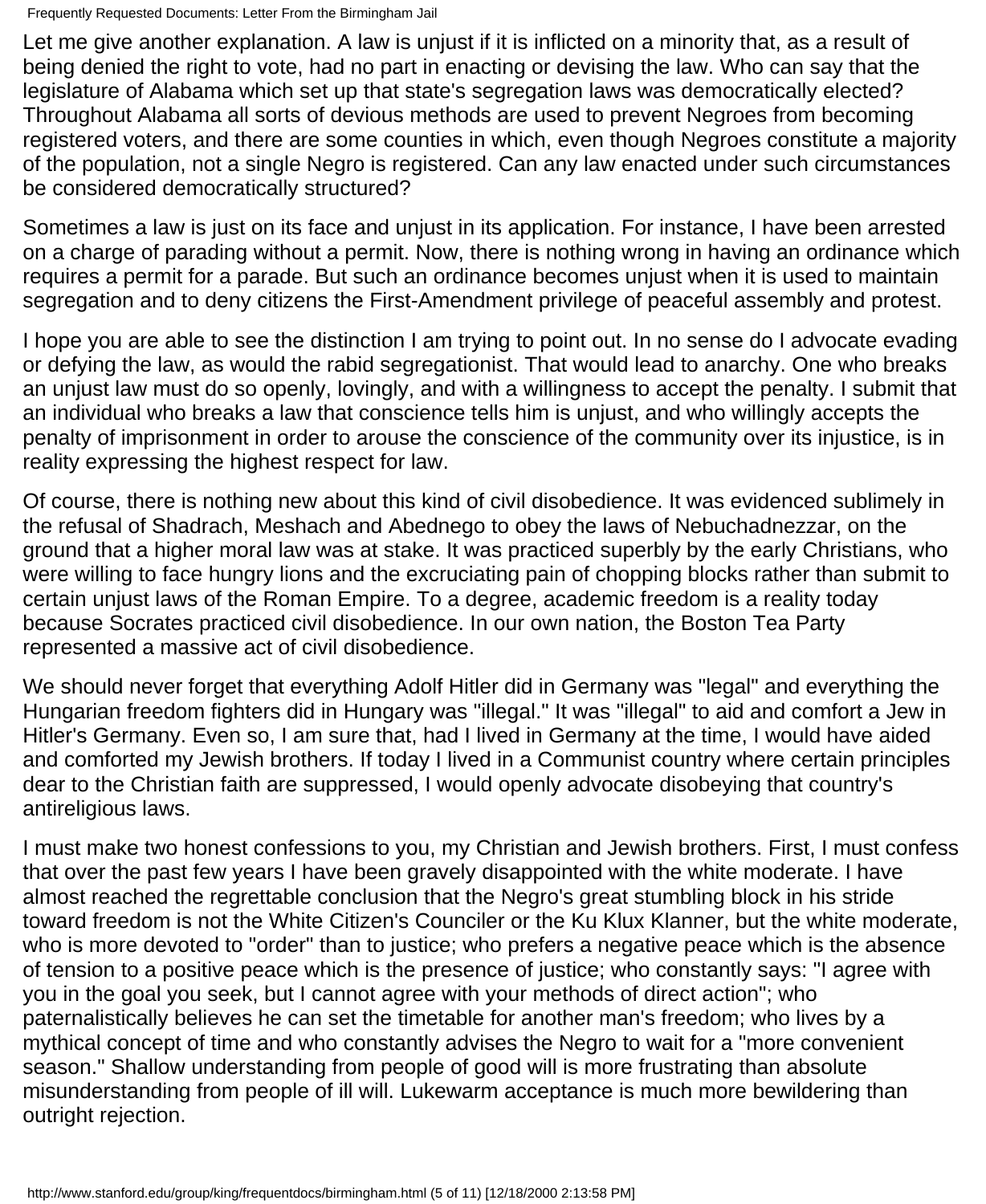Frequently Requested Documents: Letter From the Birmingham Jail

I had hoped that the white moderate would understand that law and order exist for the purpose of establishing justice and that when they fail in this purpose they become the dangerously structured dams that block the flow of social progress. I had hoped that the white moderate would understand that the present tension in the South is a necessary phase of the transition from an obnoxious negative peace, in which the Negro passively accepted his unjust plight, to a substantive and positive peace, in which all men will respect the dignity and worth of human personality. Actually, we who engage in nonviolent direct action are not the creators of tension. We merely bring to the surface the hidden tension that is already alive. We bring it out in the open, where it can be seen and dealt with. Like a boil that can never be cured so long as it is covered up but must be opened with all its ugliness to the natural medicines of air and light, injustice must be exposed, with all the tension its exposure creates, to the light of human conscience and the air of national opinion before it can be cured.

In your statement you assert that our actions, even though peaceful, must be condemned because they precipitate violence. But is this a logical assertion? Isn't this like condemning a robbed man because his possession of money precipitated the evil act of robbery? Isn't this like condemning Socrates because his unswerving commitment to truth and his philosophical inquiries precipitated the act by the misguided populace in which they made him drink hemlock? Isn't this like condemning Jesus because his unique God-consciousness and never-ceasing devotion to God's will precipitated the evil act of crucifixion? We must come to see that, as the federal courts have consistently affirmed, it is wrong to urge an individual to cease his efforts to gain his basic constitutional rights because the quest may precipitate violence. Society must protect the robbed and punish the robber.

I had also hoped that the white moderate would reject the myth concerning time in relation to the struggle for freedom. I have just received a letter from a white brother in Texas. He writes: "All Christians know that the colored people will receive equal rights eventually, but it is possible that you are in too great a religious hurry. It has taken Christianity almost two thousand years to accomplish what it has. The teachings of Christ take time to come to earth." Such an attitude stems from a tragic misconception of time, from the strangely irrational notion that there is something in the very flow of time that will inevitably cure all ills. Actually, time itself is neutral; it can be used either destructively or constructively. More and more I feel that the people of ill will have used time much more effectively than have the people of good will. We will have to repent in this generation not merely for the hateful words and actions of the bad people but for the appalling silence of the good people. Human progress never rolls in on wheels of inevitability; it comes through the tireless efforts of men willing to be co-workers with God, and without this hard work, time itself becomes an ally of the forces of social stagnation. We must use time creatively, in the knowledge that the time is always ripe to do right. Now is the time to make real the promise of democracy and transform our pending national elegy into a creative psalm of brotherhood. Now is the time to lift our national policy from the quicksand of racial injustice to the solid rock of human dignity.

You speak of our activity in Birmingham as extreme. At first I was rather disappointed that fellow clergymen would see my nonviolent efforts as those of an extremist. I began thinking about the fact that I stand in the middle of two opposing forces in the Negro community. One is a force of complacency, made up in part of Negroes who, as a result of long years of oppression, are so drained of self-respect and a sense of "somebodiness" that they have adjusted to segregation; and in part of a few middle-class Negroes who, because of a degree of academic and economic security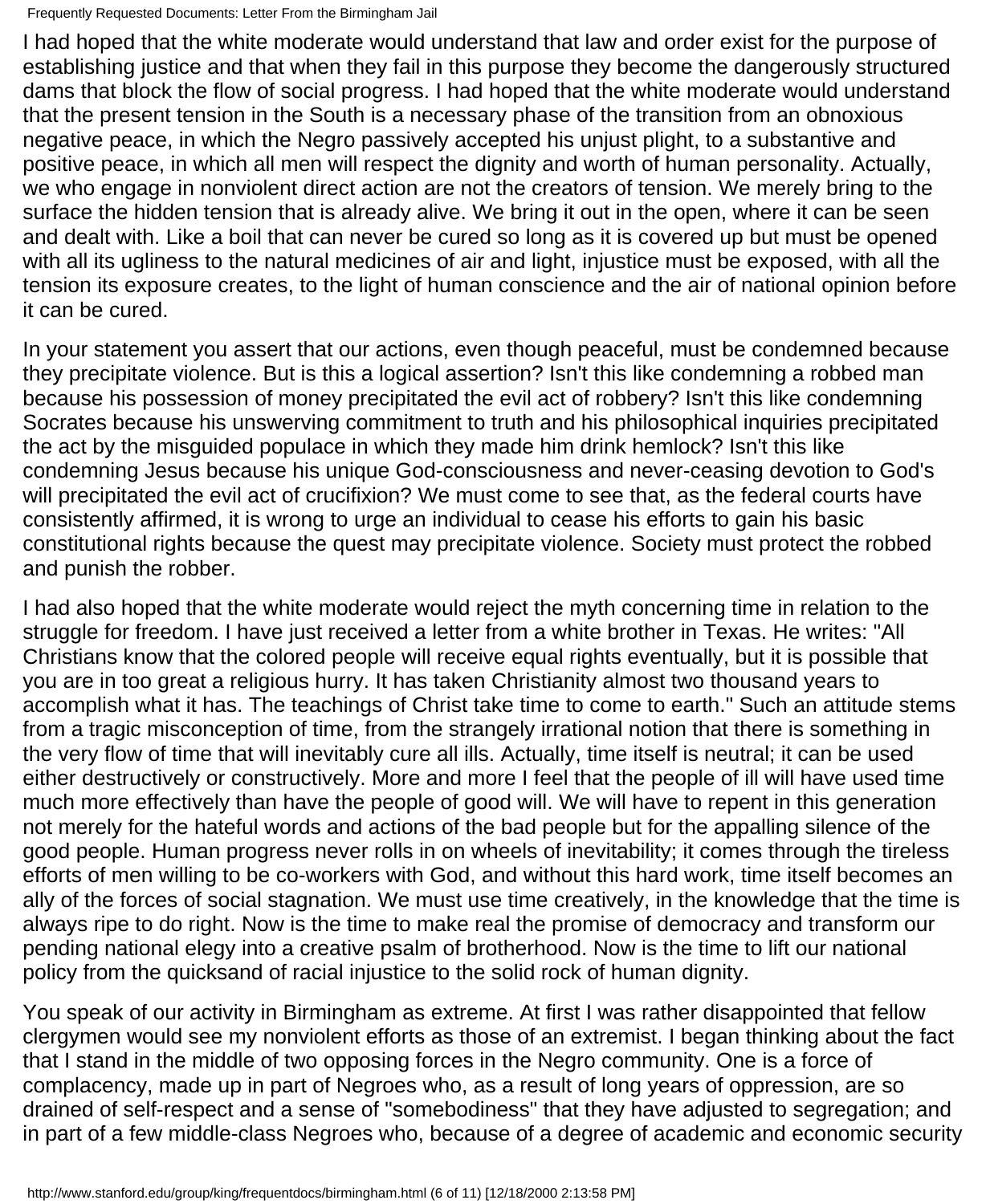and because in some ways they profit by segregation, have become insensitive to the problems of the masses. The other force is one of bitterness and hatred, and it comes perilously close to advocating violence. It is expressed in the various black nationalist groups that are springing up across the nation, the largest and best-known being Elijah Muhammad's Muslim movement. Nourished by the Negro's frustration over the continued existence of racial discrimination, this movement is made up of people who have lost faith in America, who have absolutely repudiated Christianity, and who have concluded that the white man is an incorrigible "devil."

I have tried to stand between these two forces, saying that we need emulate neither the "do-nothingism" of the complacent nor the hatred and despair of the black nationalist. For there is the more excellent way of love and nonviolent protest. I am grateful to God that, through the influence of the Negro church, the way of nonviolence became an integral part of our struggle.

If this philosophy had not emerged, by now many streets of the South would, I am convinced, be flowing with blood. And I am further convinced that if our white brothers dismiss as "rabble-rousers" and "outside agitators" those of us who employ nonviolent direct action, and if they refuse to support our nonviolent efforts, millions of Negroes will, out of frustration and despair, seek solace and security in black-nationalist ideologies--a development that would inevitably lead to a frightening racial nightmare.

Oppressed people cannot remain oppressed forever. The yearning for freedom eventually manifests itself, and that is what has happened to the American Negro. Something within has reminded him of his birthright of freedom, and something without has reminded him that it can be gained. Consciously or unconsciously, he has been caught up by the *Zeitgeist*, and with his black brothers of Africa and his brown and yellow brothers of Asia, South America and the Caribbean, the United States Negro is moving with a sense of great urgency toward the promised land of racial justice. If one recognizes this vital urge that has engulfed the Negro community, one should readily understand why public demonstrations are taking place. The Negro has many pent-up resentments and latent frustrations, and he must release them. So let him march; let him make prayer pilgrimages to the city hall; let him go on freedom rides--and try to understand why he must do so. If his repressed emotions are not released in nonviolent ways, they will seek expression through violence; this is not a threat but a fact of history. So I have not said to my people: "Get rid of your discontent." Rather, I have tried to say that this normal and healthy discontent can be channeled into the creative outlet of nonviolent direct action. And now this approach is being termed extremist.

But though I was initially disappointed at being categorized as an extremist, as I continued to think about the matter I gradually gained a measure of satisfaction from the label. Was not Jesus an extremist for love: "Love your enemies, bless them that curse you, do good to them that hate you, and pray for them which despitefully use you, and persecute you." Was not Amos an extremist for justice: "Let justice roll down like waters and righteousness like an ever-flowing stream." Was not Paul an extremist for the Christian gospel: "I bear in my body the marks of the Lord Jesus." Was not Martin Luther an extremist: "Here I stand; I cannot do otherwise, so help me God." And John Bunyan: "I will stay in jail to the end of my days before I make a butchery of my conscience." And Abraham Lincoln: "This nation cannot survive half slave and half free." And Thomas Jefferson: "We hold these truths to be self-evident, that an men are created equal . . ." So the question is not whether we will be extremists, but what kind of extremists we will be. Will we be extremists for hate or for love? Will we be extremist for the preservation of injustice or for the extension of justice? In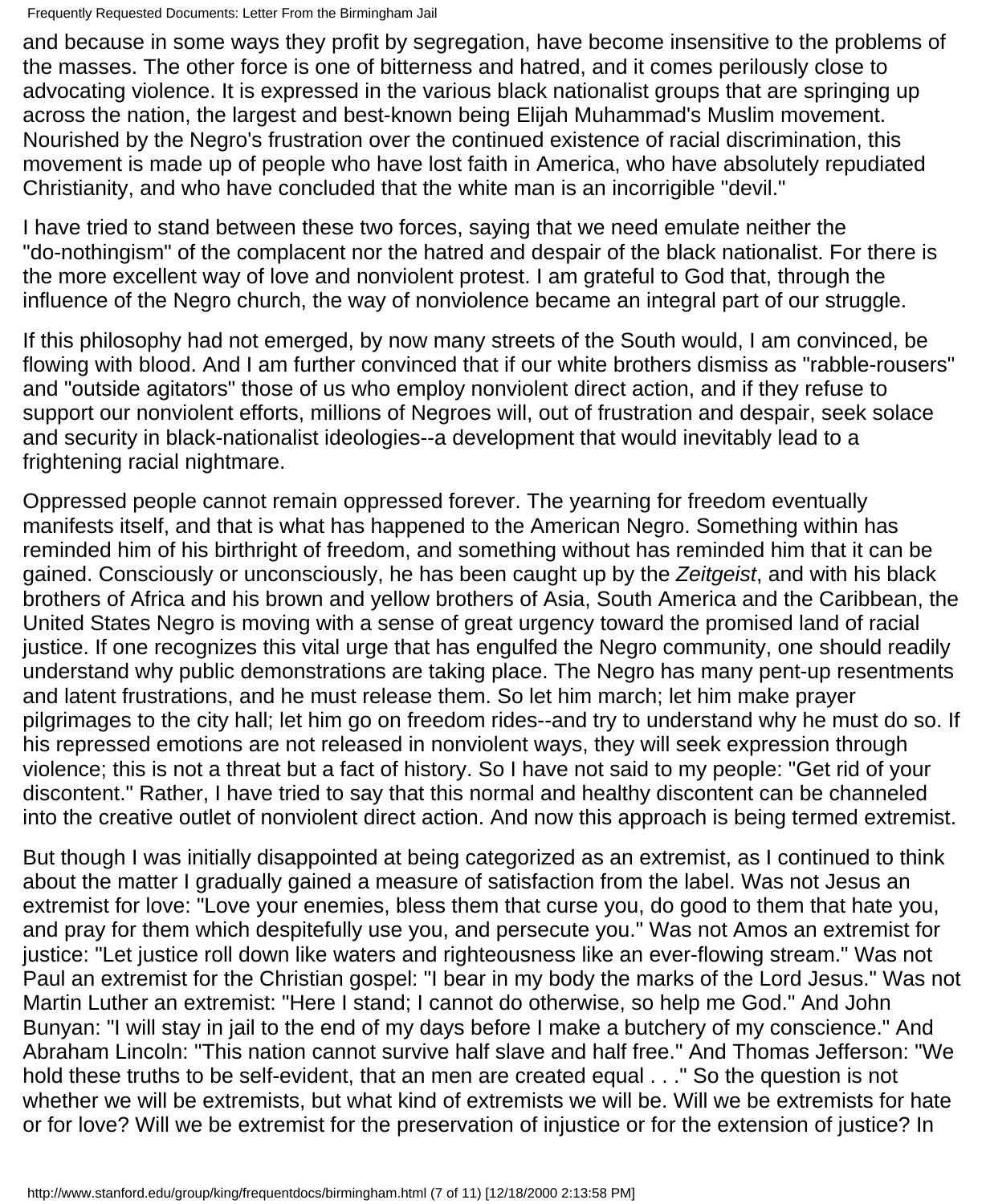Frequently Requested Documents: Letter From the Birmingham Jail

that dramatic scene on Calvary's hill three men were crucified. We must never forget that all three were crucified for the same crime--the crime of extremism. Two were extremists for immorality, and thus fell below their environment. The other, Jesus Christ, was an extremist for love, truth and goodness, and thereby rose above his environment. Perhaps the South, the nation and the world are in dire need of creative extremists.

I had hoped that the white moderate would see this need. Perhaps I was too optimistic; perhaps I expected too much. I suppose I should have realized that few members of the oppressor race can understand the deep groans and passionate yearnings of the oppressed race, and still fewer have the vision to see that injustice must be rooted out by strong, persistent and determined action. I am thankful, however, that some of our white brothers in the South have grasped the meaning of this social revolution and committed themselves to it. They are still too few in quantity, but they are big in quality. Some--such as Ralph McGill, Lillian Smith, Harry Golden, James McBride Dabbs, Ann Braden and Sarah Patton Boyle--have written about our struggle in eloquent and prophetic terms. Others have marched with us down nameless streets of the South. They have languished in filthy, roach-infested jails, suffering the abuse and brutality of policemen who view them as "dirty nigger-lovers." Unlike so many of their moderate brothers and sisters, they have recognized the urgency of the moment and sensed the need for powerful "action" antidotes to combat the disease of segregation.

Let me take note of my other major disappointment. I have been so greatly disappointed with the white church and its leadership. Of course, there are some notable exceptions. I am not unmindful of the fact that each of you has taken some significant stands on this issue. I commend you, Reverend Stallings, for your Christian stand on this past Sunday, in welcoming Negroes to your worship service on a nonsegregated basis. I commend the Catholic leaders of this state for integrating Spring Hill College several years ago.

But despite these notable exceptions, I must honestly reiterate that I have been disappointed with the church. I do not say this as one of those negative critics who can always find something wrong with the church. I say this as a minister of the gospel, who loves the church; who was nurtured in its bosom; who has been sustained by its spiritual blessings and who will remain true to it as long as the cord of life shall lengthen.

When I was suddenly catapulted into the leadership of the bus protest in Montgomery, Alabama, a few years ago, I felt we would be supported by the white church. I felt that the white ministers, priests and rabbis of the South would be among our strongest allies. Instead, some have been outright opponents, refusing to understand the freedom movement and misrepresenting its leaders; all too many others have been more cautious than courageous and have remained silent behind the anesthetizing security of stained-glass windows.

In spite of my shattered dreams, I came to Birmingham with the hope that the white religious leadership of this community would see the justice of our cause and, with deep moral concern, would serve as the channel through which our just grievances could reach the power structure. I had hoped that each of you would understand. But again I have been disappointed.

I have heard numerous southern religious leaders admonish their worshipers to comply with a desegregation decision because it is the law, but I have longed to hear white ministers declare: "Follow this decree because integration is morally right and because the Negro is your brother." In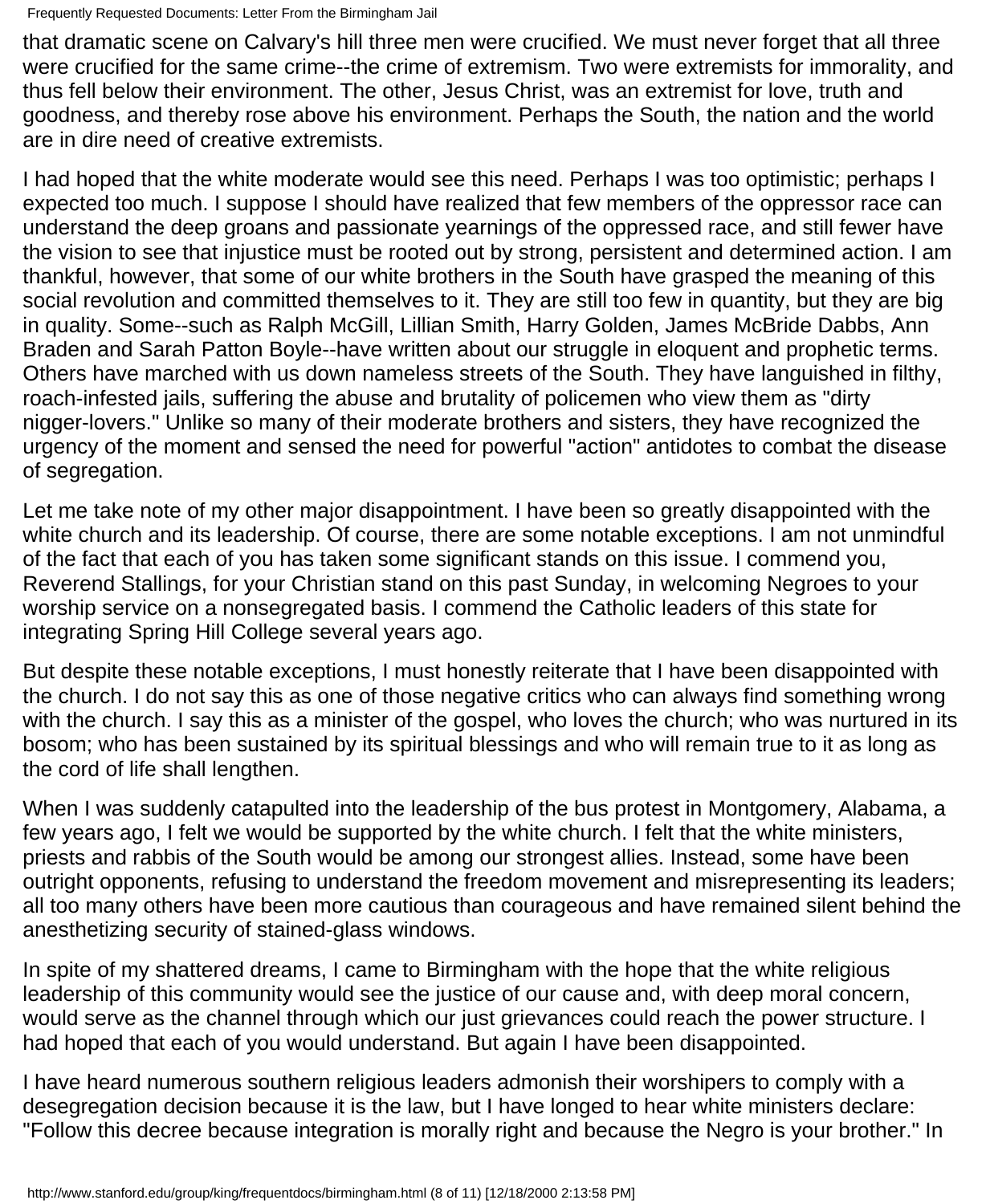Frequently Requested Documents: Letter From the Birmingham Jail

the midst of blatant injustices inflicted upon the Negro, I have watched white churchmen stand on the sideline and mouth pious irrelevancies and sanctimonious trivialities. In the midst of a mighty struggle to rid our nation of racial and economic injustice, I have heard many ministers say: "Those are social issues, with which the gospel has no real concern." And I have watched many churches commit themselves to a completely other-worldly religion which makes a strange, un-Biblical distinction between body and soul, between the sacred and the secular.

I have traveled the length and breadth of Alabama, Mississippi and all the other southern states. On sweltering summer days and crisp autumn mornings I have looked at the South's beautiful churches with their lofty spires pointing heavenward. I have beheld the impressive outlines of her massive religious-education buildings. Over and over I have found myself asking: "What kind of people worship here? Who is their God? Where were their voices when the lips of Governor Barnett dripped with words of interposition and nullification? Where were they when Governor Wallace gave a clarion call for defiance and hatred? Where were their voices of support when bruised and weary Negro men and women decided to rise from the dark dungeons of complacency to the bright hills of creative protest?"

Yes, these questions are still in my mind. In deep disappointment I have wept over the laxity of the church. But be assured that my tears have been tears of love. There can be no deep disappointment where there is not deep love. Yes, I love the church. How could I do otherwise? I am in the rather unique position of being the son, the grandson and the great-grandson of preachers. Yes, I see the church as the body of Christ. But, oh! How we have blemished and scarred that body through social neglect and through fear of being nonconformists.

There was a time when the church was very powerful--in the time when the early Christians rejoiced at being deemed worthy to suffer for what they believed. In those days the church was not merely a thermometer that recorded the ideas and principles of popular opinion; it was a thermostat that transformed the mores of society. Whenever the early Christians entered a town, the people in power became disturbed and immediately sought to convict the Christians for being "disturbers of the peace" and "outside agitators"' But the Christians pressed on, in the conviction that they were "a colony of heaven," called to obey God rather than man. Small in number, they were big in commitment. They were too God-intoxicated to be "astronomically intimidated." By their effort and example they brought an end to such ancient evils as infanticide and gladiatorial contests.

Things are different now. So often the contemporary church is a weak, ineffectual voice with an uncertain sound. So often it is an archdefender of the status quo. Far from being disturbed by the presence of the church, the power structure of the average community is consoled by the church's silent--and often even vocal--sanction of things as they are.

But the judgment of God is upon the church as never before. If today's church does not recapture the sacrificial spirit of the early church, it will lose its authenticity, forfeit the loyalty of millions, and be dismissed as an irrelevant social club with no meaning for the twentieth century. Every day I meet young people whose disappointment with the church has turned into outright disgust.

Perhaps I have once again been too optimistic. Is organized religion too inextricably bound to the status quo to save our nation and the world? Perhaps I must turn my faith to the inner spiritual church, the church within the church, as the true *ekklesia* and the hope of the world. But again I am thankful to God that some noble souls from the ranks of organized religion have broken loose from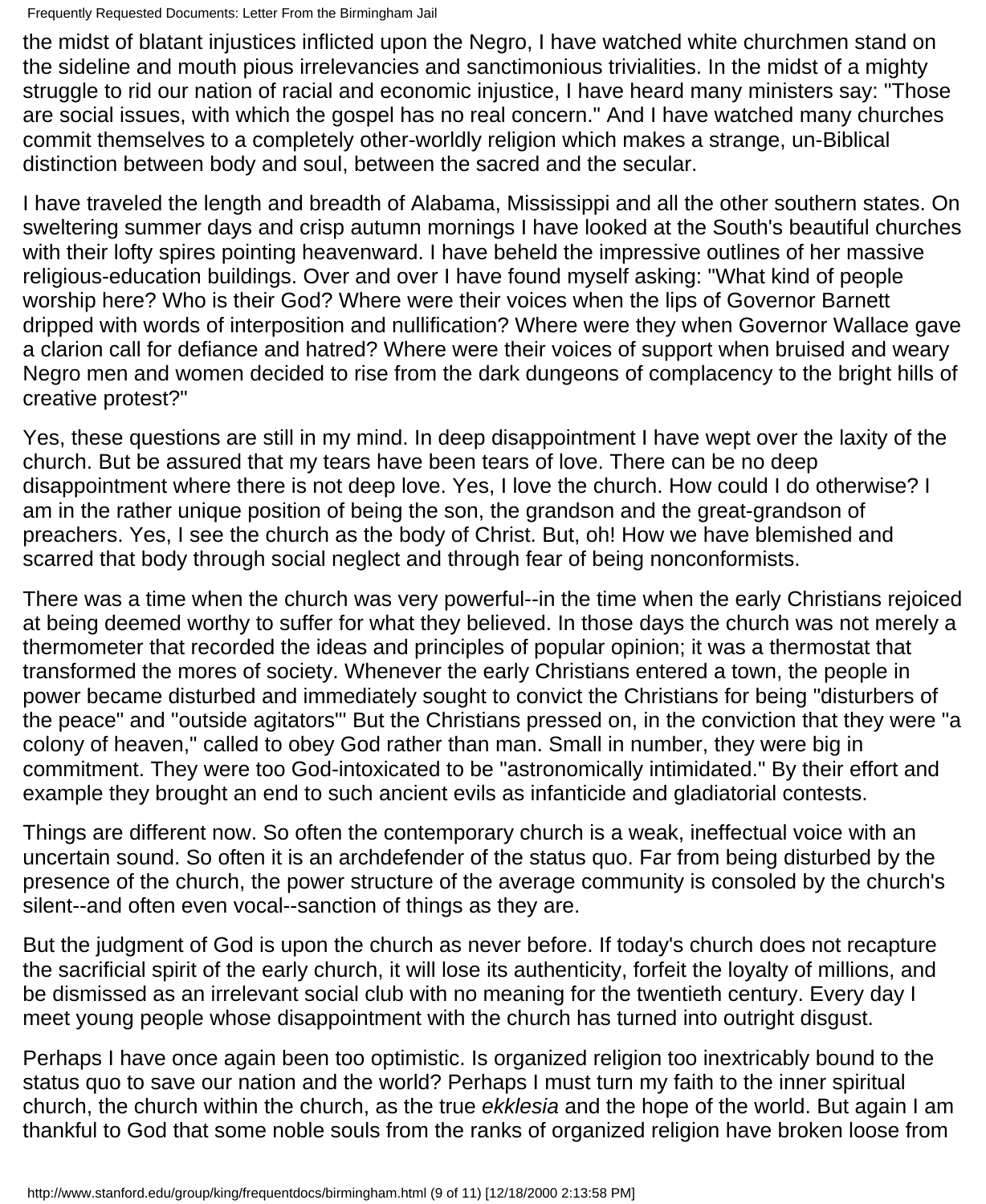the paralyzing chains of conformity and joined us as active partners in the struggle for freedom. They have left their secure congregations and walked the streets of Albany, Georgia, with us. They have gone down the highways of the South on tortuous rides for freedom. Yes, they have gone to jail with us. Some have been dismissed from their churches, have lost the support of their bishops and fellow ministers. But they have acted in the faith that right defeated is stronger than evil triumphant. Their witness has been the spiritual salt that has preserved the true meaning of the gospel in these troubled times. They have carved a tunnel of hope through the dark mountain of disappointment.

I hope the church as a whole will meet the challenge of this decisive hour. But even if the church does not come to the aid of justice, I have no despair about the future. I have no fear about the outcome of our struggle in Birmingham, even if our motives are at present misunderstood. We will reach the goal of freedom in Birmingham and all over the nation, because the goal of America is freedom. Abused and scorned though we may be, our destiny is tied up with America's destiny. Before the pilgrims landed at Plymouth, we were here. Before the pen of Jefferson etched the majestic words of the Declaration of Independence across the pages of history, we were here. For more than two centuries our forebears labored in this country without wages; they made cotton king; they built the homes of their masters while suffering gross injustice and shameful humiliation--and yet out of a bottomless vitality they continued to thrive and develop. If the inexpressible cruelties of slavery could not stop us, the opposition we now face will surely fail. We will win our freedom because the sacred heritage of our nation and the eternal will of God are embodied in our echoing demands.

Before closing I feel impelled to mention one other point in your statement that has troubled me profoundly. You warmly commended the Birmingham police force for keeping "order" and "preventing violence." I doubt that you would have so warmly commended the police force if you had seen its dogs sinking their teeth into unarmed, nonviolent Negroes. I doubt that you would so quickly commend the policemen if you were to observe their ugly and inhumane treatment of Negroes here in the city jail; if you were to watch them push and curse old Negro women and young Negro girls; if you were to see them slap and kick old Negro men and young boys; if you were to observe them, as they did on two occasions, refuse to give us food because we wanted to sing our grace together. I cannot join you in your praise of the Birmingham police department.

It is true that the police have exercised a degree of discipline in handling the demonstrators. In this sense they have conducted themselves rather "nonviolently" in public. But for what purpose? To preserve the evil system of segregation. Over the past few years I have consistently preached that nonviolence demands that the means we use must be as pure as the ends we seek. I have tried to make clear that it is wrong to use immoral means to attain moral ends. But now I must affirm that it is just as wrong, or perhaps even more so, to use moral means to preserve immoral ends. Perhaps Mr. Connor and his policemen have been rather nonviolent in public, as was Chief Pritchett in Albany, Georgia, but they have used the moral means of nonviolence to maintain the immoral end of racial injustice. As T. S. Eliot has said: "The last temptation is the greatest treason: To do the right deed for the wrong reason."

I wish you had commended the Negro sit-inners and demonstrators of Birmingham for their sublime courage, their willingness to suffer and their amazing discipline in the midst of great provocation. One day the South will recognize its real heroes. They will be the James Merediths, with the noble